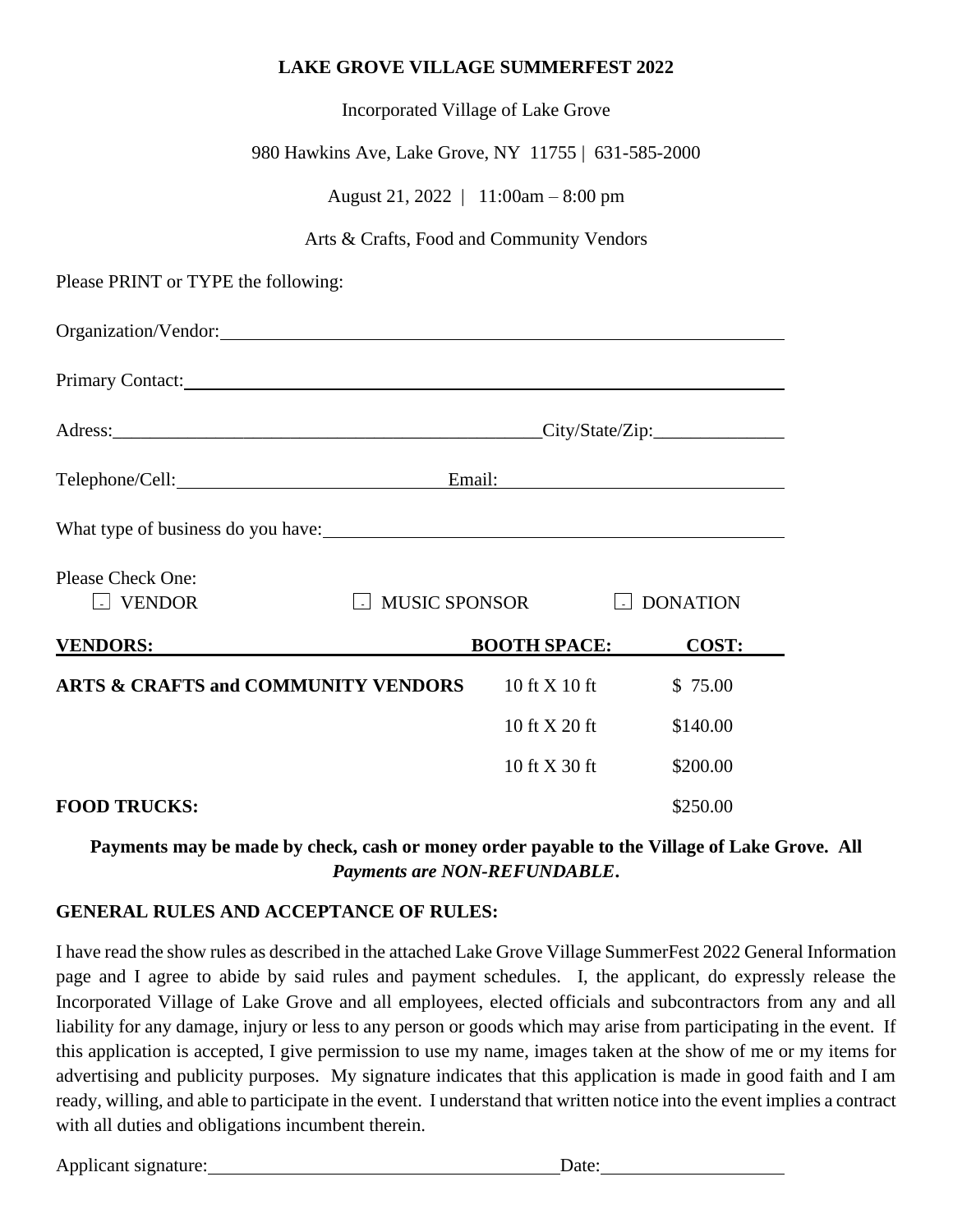## **LAKE GROVE VILLAGE SUMMERFEST 2021**

## **Arts & Craft, Community and Food Vendor General Information**

### **Liability & Insurance**

The Village of Lake Grove assumes no responsibility for damage, theft, or display. Exhibitor shall indemnify, defend, and hold harmless the Village of Lake Grove from all suits, claims, injury, or damage or losses of any nature.

### **Dates & Hours**

All Street and Food Vendors must be ready to go at 11:00 am, set up can begin as early as 8:00 am. Our event will go to 8:00 pm, Vendors can begin breaking down at 6:00 pm however there can be no vehicles on the street until 8:00 pm. All exhibits must be manned during SummerFest hours.

#### **Payment**

Payment will be accepted by check, money order or cash. If paying by check please make it payable to the Village of Lake Grove

### **Rain Date/Cancellation**

The Village of Lake Grove SummerFest is a rain or shine event. There is no guaranteed rain-date and vendor fees are non – refundable. If the Event is cancelled for COVID, Vendor Fees will be refunded.

### **QUESTIONS:**

Contact Lake Grove Village Hall: 631-585-2000

Contact Event Coordinator: Richard Kick, Trustee, Cell: 631-873-0961 [richk@lakegroveny.gov](mailto:richk@lakegroveny.gov)

### **Assignment & Set Up**

Booth assignments will be made on the morning of the event with priority given in the order of receiving your payment. Booth areas must be kept clean of trash. At the conclusion of the festival the exhibit area must be left free of rubbish, packing, and display materials, etc.

## **Parking**

Parking is located behind Village Hall, please enter our complex from South of Hawkins Ave. A hand truck is strongly recommended for booth setup and breakdown.

### **Sales Tax Permit**

Exhibitors must have a valid New York State sales tax permit and accept responsibility for remittance of all New York sales tax.

### **Electrical**

Electric is not provided. If exhibitor requires a power supply, please notify show management. Exhibitors may not run additional wires to any other booths or outlets or connect to the Village's general power supply system.